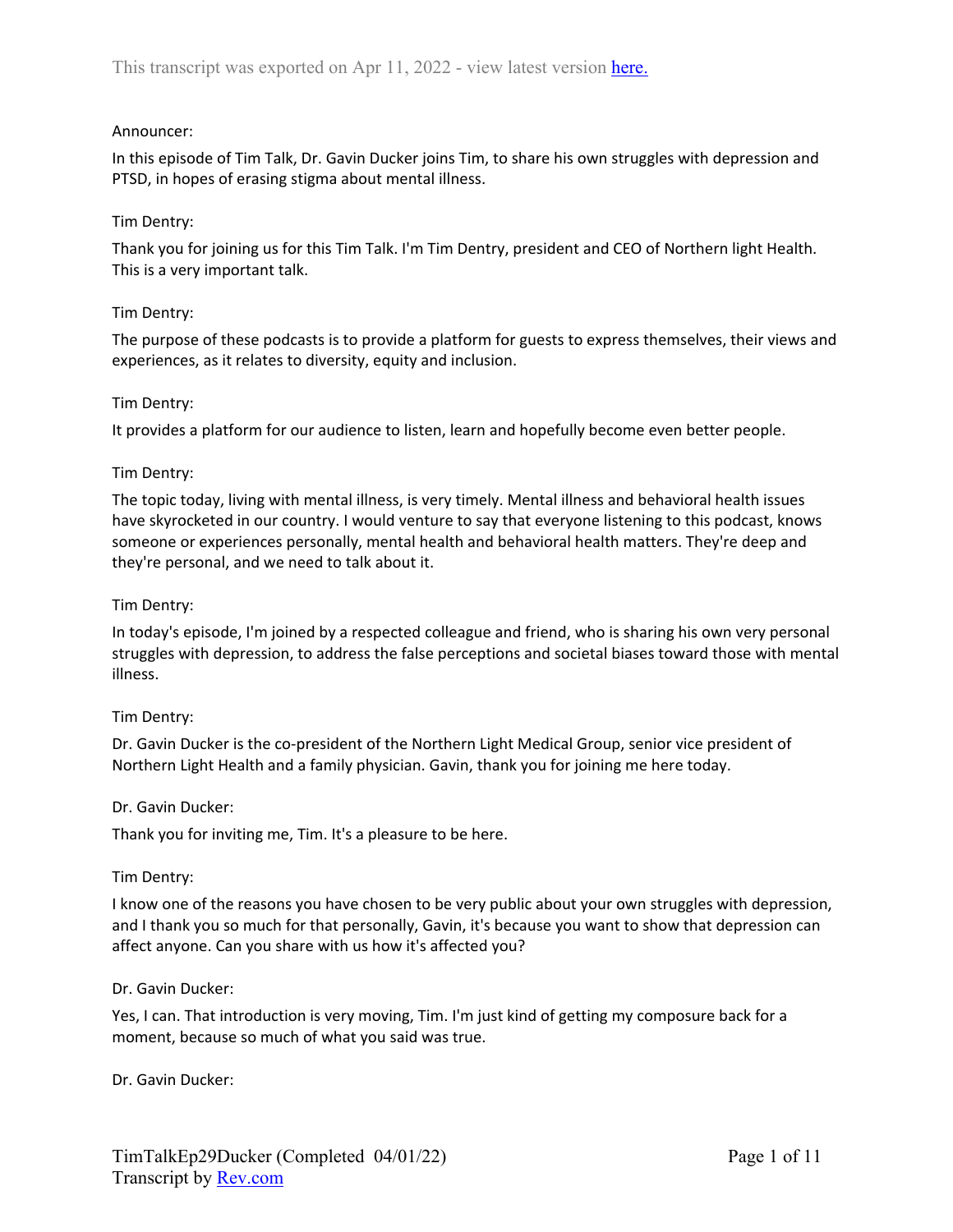Yeah. My personal story starts when I had my third year of medical school in 1983. In the UK, you go to medical school straight from high school. So, I was only 20 years old. I was single, kind of an immature young man, living in a very high performance environment.

## Dr. Gavin Ducker:

I mean, I was studying full-time, big expectations, lots of work to do. In addition, I was playing for the university rugby team, which was another huge commitment, in terms of time and effort.I didn't have a good support network.

## Dr. Gavin Ducker:

I'm not blaming anyone for that, but I was very self-focused and doing lots of things, and I didn't really have time for that. I didn't realize what was happening to me.

## Dr. Gavin Ducker:

I think the trigger was probably a family crisis. That crisis didn't last very long, but I think that's what triggered it. It took two to three years for me to recover, and I was on my own. I recovered on my own.

#### Dr. Gavin Ducker:

I didn't realize until I was further into my training and my career, what had happened to me, but I do recall feeling very alone.

## Dr. Gavin Ducker:

I'll give you an example of that. At one point, relationship with a girlfriend ended. She was playing for the university football team. That's soccer for you guys. I was playing rugby.

#### Dr. Gavin Ducker:

I turned up to the training session, after it happened. A couple of my teammates came up, put their hands on my shoulder said, "Oh, I'm sorry to hear about what's happened." Then, immediately lapsed into the training and what we're going to do in the Saturday. That was it.

#### Dr. Gavin Ducker:

I knew for a fact, that over in the other changing room, she'd been surrounded by teammate, who focused on her and her needs and giving her the support.

#### Dr. Gavin Ducker:

I give that example because I think women are usually much more mature in these issues. They mature younger, as well. That's kind of an example of what I had to deal with, as I went through this.

#### Dr. Gavin Ducker:

In terms of recovery, I think one of the things that helped recover was the high, if you like, of graduating from medical school. I'd always wanted to be a physician.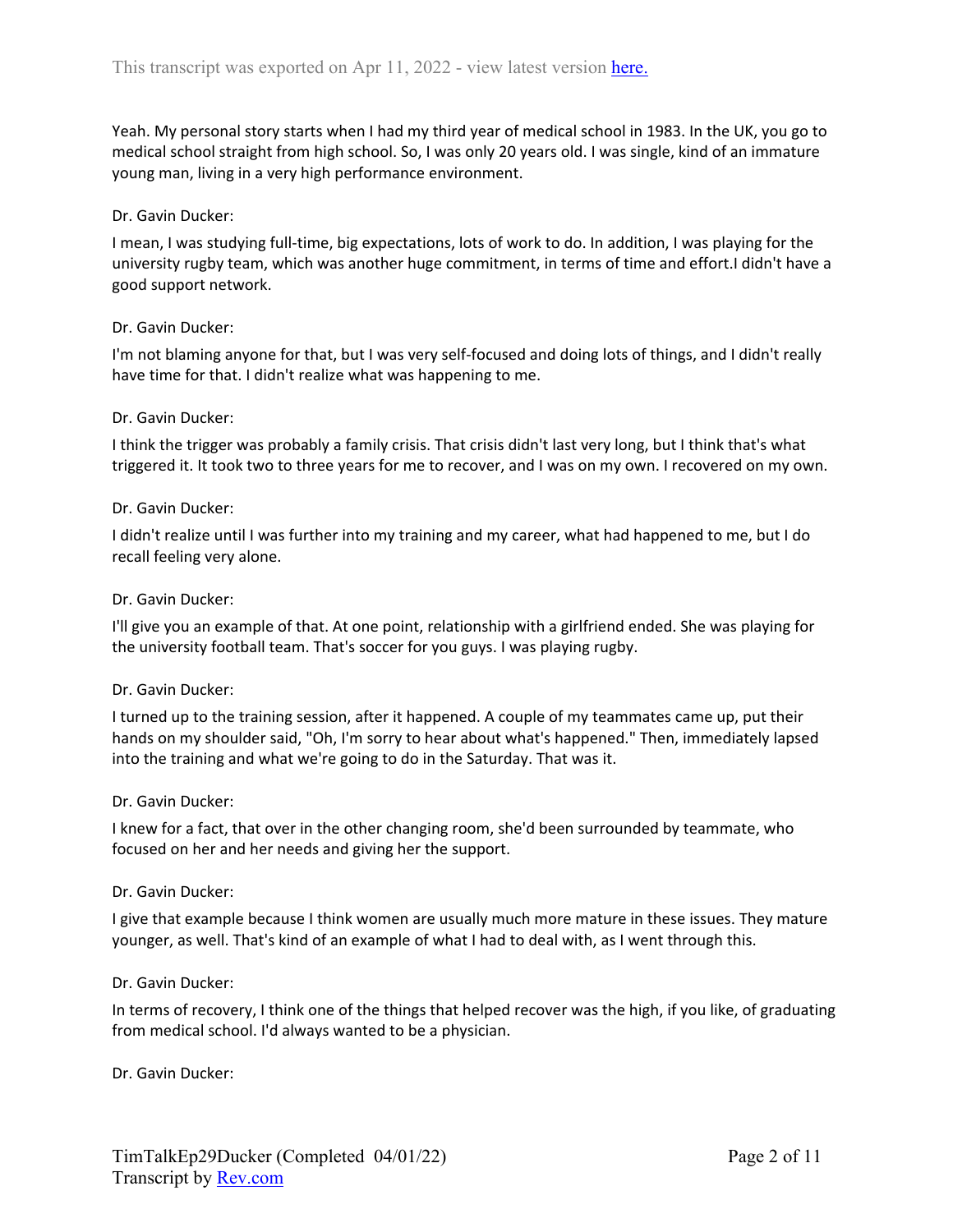My graduation was in some doubt because my performance dropped off as I got sicker, but I was able to overcome that and pull it out at the end and begin my internship and then residency and move on with my life.

# Dr. Gavin Ducker:

In terms of prevention, I've always taken care of myself, as playing rugby's training several times a week, eating well. I did stop smoking very soon after I graduated. Took good care of myself that way.

# Dr. Gavin Ducker:

The second episode happened in 2003. It was about two years after I moved to the United States. The move was a big upheaval for my family, myself, my kids, particularly. Can't say that there was any specific trigger, but kind of began to drift.

# Dr. Gavin Ducker:

Of course, the difference by then was that, I'm more mature, more insight and of course, I was married. My wife was able to sit me down and point out what was going on and what she was seeing.

## Dr. Gavin Ducker:

But even then, then I found it very difficult to pick up a phone and call a colleague and tell him that I needed his help, and then move things forward from there.

## Dr. Gavin Ducker:

He was great and saw me very quickly and started on treatment. I responded very quickly and I was fully back to normal within six to 12 months.

# Dr. Gavin Ducker:

In terms of prevention, a supportive family and wife, and continue to exercise, eating well, taking good care of myself.

#### Dr. Gavin Ducker:

The third episode of mental illness I suffered was PTSD. I'll kind of tell you the story there as well.

# Dr. Gavin Ducker:

One morning, one Saturday morning, I was on call for the hospital. So, I was going into round with my colleagues and the staff, to see how everyone was going.

# Dr. Gavin Ducker:

I got up and exercised, as I typically do each morning. And about 15 minutes after I got off the bike, I developed some chest pain. I just had a huge coffee. So, I thought, oh this acid. So, I took up a whole bunch of antacids and it didn't really do anything.

# Dr. Gavin Ducker:

I had my shower, and I was putting my tie on. I looked at myself in the mirror and I was white, a little sweaty. Yeah, that's a little bit alarming.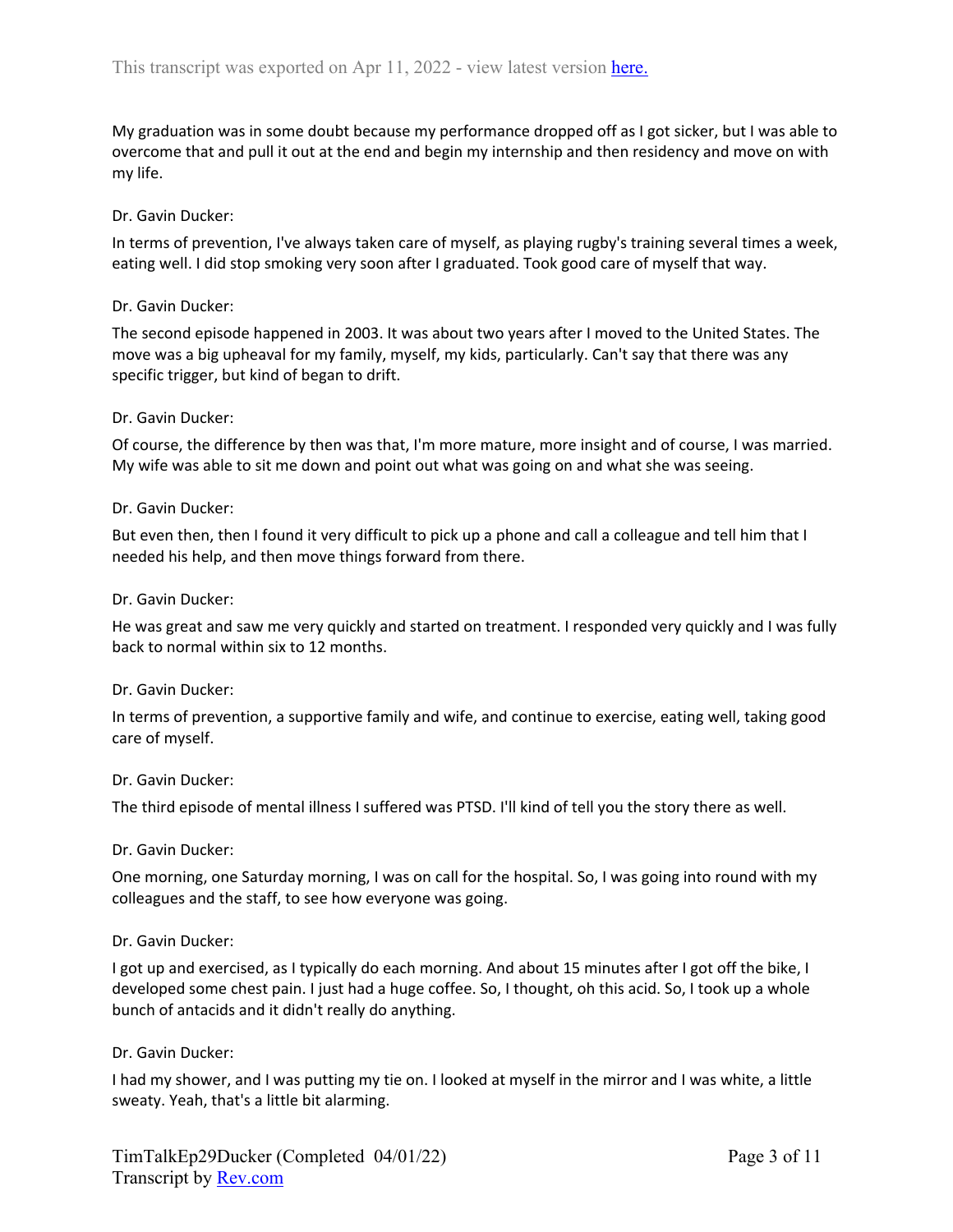# Dr. Gavin Ducker:

So I kind of thought to myself, well, if a patient called me now, what would I tell them? I'd tell them, you need to go to the emergency department and get checked out.

# Dr. Gavin Ducker:

So, I went upstairs and in typical kind of male style, I completely understated it to my wife. Oh, I've got a bit of chest pain. It hasn't really responded. I better get myself checked out. "Oh yes, Gavin, of course. Let's get in the car," and we went straight.

# Dr. Gavin Ducker:

Halfway to the hospital, the pain went out of control severe. I mean, really so bad I could barely speak. I didn't tell her because she was driving and we were on the way to the hospital anyway.

# Dr. Gavin Ducker:

She dropped me off at the front office, the front of the hospital and said, "Go in there, get checked out. I'll be with you in just a second. I'll go and park the car."

# Dr. Gavin Ducker:

I walked to the front office. I was really feeling terrible. As it turned out, the receptionist didn't know who I was, which was a good thing, because it was like being a secret shopper.

# Dr. Gavin Ducker:

I just said to her, "Look, I feel terrible. I'm having chest pain. I need help now." She did exactly right thing. She said, "Sit down there. We'll be right out," went and got help. Two staff nurses erupted out the EDs. Of course, they knew me, "Dr. Ducker," grabbed hold of me and took me off.

# Dr. Gavin Ducker:

I'm taking my shirt off because I need an EKG. Everything happened exactly as it should have done. I was given an aspirin. I had an EKG within two minutes. They're doing everything right. So, I'm feeling pretty reassured.

# Dr. Gavin Ducker:

But I'm also thinking, this isn't a cardiac event. So, this is a bit overkill. The EKG read towards me. And as it came off the machine, I suddenly realized, oh my God, this is a heart attack.

# Dr. Gavin Ducker:

I became a little bit emotional, as you'd expect. And of course, pandemonium breaks out. Nurses running everywhere and drips going up.

# Dr. Gavin Ducker:

Of course, my wife walks into the room. I'm feeling terrible. I can barely speak. She's put into the corner. I remember her grabbing hold of one of the nurses and saying, "Well, what's going on?" "Oh, he's having a heart attack."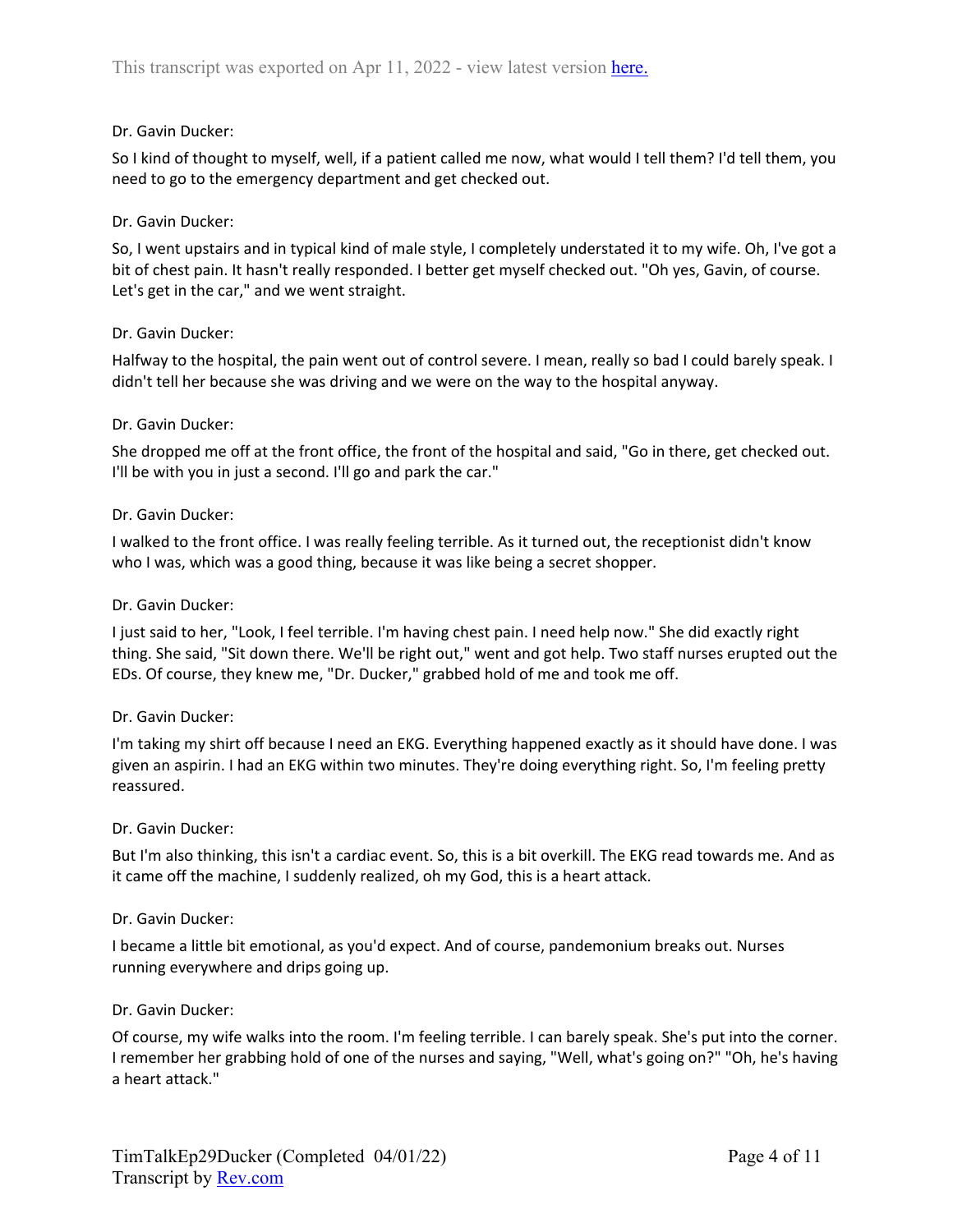# Dr. Gavin Ducker:

I could remember her face. I was crestfallen. But anyway, so then I'm thinking, right, okay, so now they're going to put up the TPA. It's the clot buster. It's going to get rid of the clot. It's going to get rid of the pain, and I'll be much better. I'll go to EMMC and they'll sort me out. I'm going to be fine.

# Dr. Gavin Ducker:

All the while, they're not able to control this pain. So, up goes the TPA and 10 minutes later, the pain gets worse. At which point I realize, oh my goodness, I'm in real big trouble here. This could actually kill me. So, I'm kind of trying to keep myself together.

# Dr. Gavin Ducker:

They're still unable to control the pain. The pain is really out. I can still barely speak.

# Dr. Gavin Ducker:

Eventually gave me some dilaudid, which made me a bit high. Didn't really help the pain, but it just made me feel a bit more relaxed. So, I calmed down a bit.

## Dr. Gavin Ducker:

They weren't able to fly me to EMMC because of the weather. So, I was put in a back of an ambulance. 10 minutes in to that journey, I thought, yes, I'm not going to make it. Oh my goodness. I'm just focused on trying to take care of myself.

# Dr. Gavin Ducker:

10 minutes after that, this was the moment that really kind of put me over the edge. This pain is so bad, that I think I'd rather be dead than put up with this any longer, which was really...

# Dr. Gavin Ducker:

I mean, it's very hard for me to talk about that moment. It was a dreadful moment, but I kind of bounced back.

# Dr. Gavin Ducker:

I phoned my dad. I phoned Edwina. I phoned a whole bunch of people, and they just kind of kept me going.

# Dr. Gavin Ducker:

We got to EMMC and Dr. Alan Wiseman was waiting, literally waiting. He took one look at me, took me straight down to the cath lab. They worked their magic.

# Dr. Gavin Ducker:

I remember him saying, "I'm inflating the stent now." And I went from the worst pain I'd ever had in my life, to no pain at all, in like three seconds. It was just such a tremendous relief. It really was amazing.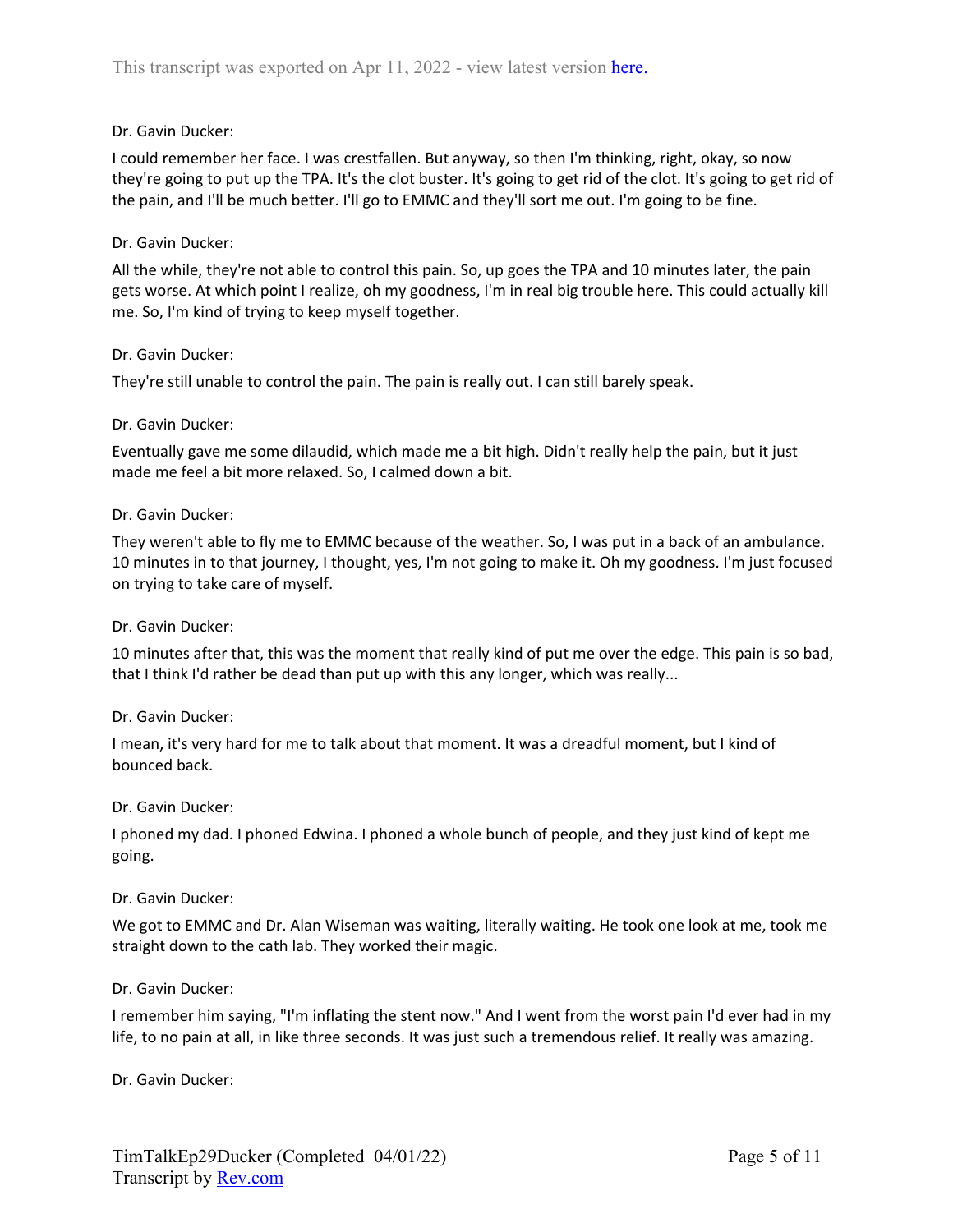I was home two days later. I had normal heart function the next day. I really completed my rehab, but I had PTSD.

## Dr. Gavin Ducker:

I mean, I couldn't sleep. I'd wake up with nightmares. That moment of, I'd rather be dead than be alive, went on and on and on and on.

### Dr. Gavin Ducker:

I sought help from psychologists. They've really helped me and got me through it. I was back to work six weeks later.

## Dr. Gavin Ducker:

I still have triggers. For instance, talking about it is a big trigger for me, to revisit that moment.

## Dr. Gavin Ducker:

The other one is looking into the back of an ambulance. It gives me palpitations. It makes me feel somewhat anxious. I'm back to normal now, but I live with this. I mean, it'll never go away. That's my story.

## Tim Dentry:

Thank you for sharing that, Gavin. I just have a parenthetical comment for the listeners actually. And that is, I just wonder as we were all listening to that very personal story... and again, I thank you so much, how much of our listening capabilities...

#### Tim Dentry:

We got the part about the physical challenge. The heart attack and everything came along with that. I asked the question of the... parenthetical question. Not for you, Gavin, but for our listeners. So, how much do we get the mental health side of things?

# Tim Dentry:

We're going to start to talk a little bit more about that right now, with Dr. Ducker. But just, my hope is that one day, we all will be able to talk about mental health experiences and things of that nature, as commonplace as we talk about the physical. So, end of parentheses.

#### Tim Dentry:

Dr. Ducker, do you have any reservations about coming forward with all of this today?

#### Dr. Gavin Ducker:

Yes, I did and I do. Indeed, I talked to you very briefly, when you first started this podcast series, that I had a story to share with you. I didn't have the conviction to follow through with you about that, because I was very conflicted.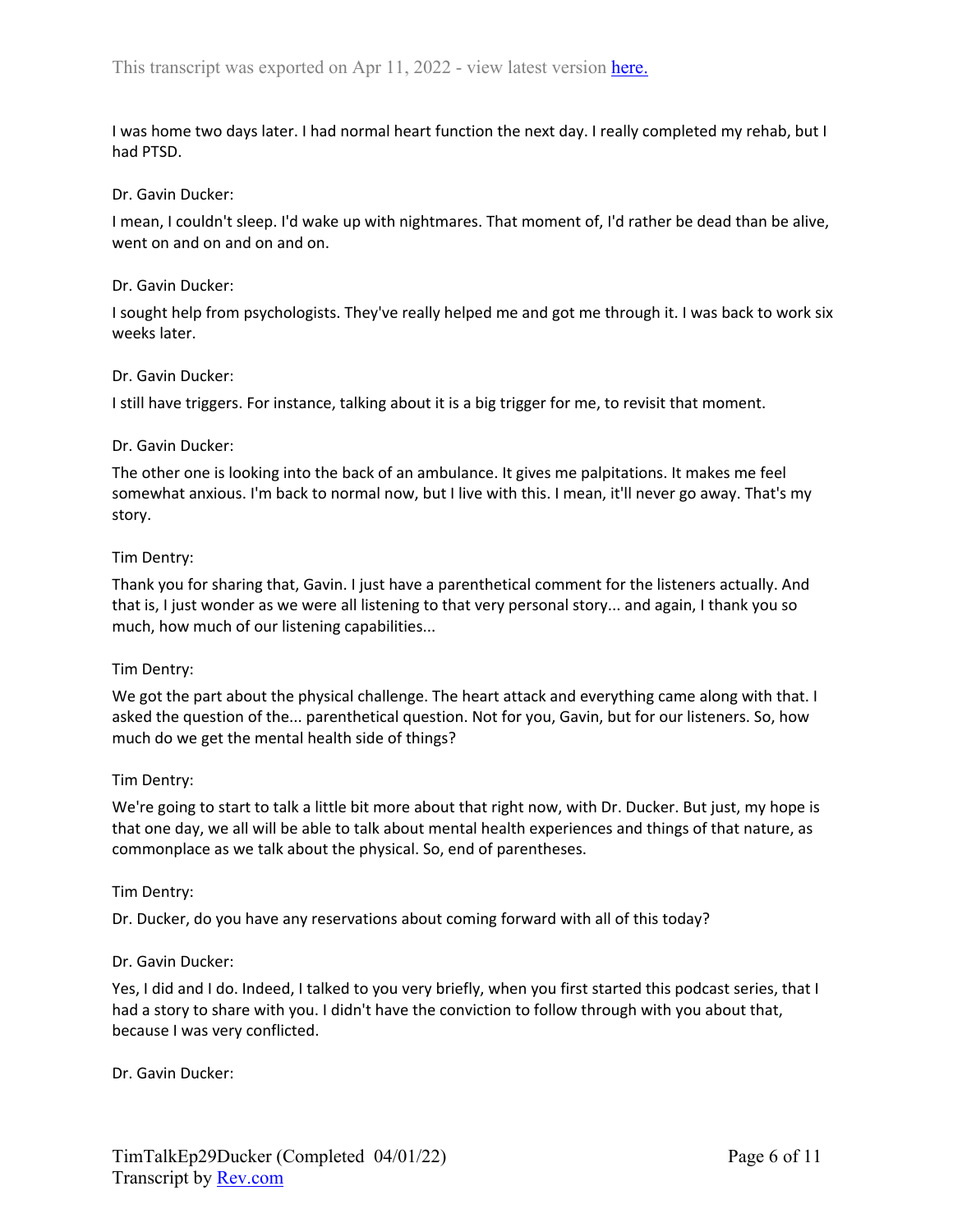Let's be clear, from the story I just told you, even though I was well supported and clearly understood what was happening, I still had to be persuaded to seek treatment for my second episode of depression.

## Dr. Gavin Ducker:

The truth is, that one in four of us will suffer a mental health crisis during our lifetime. One in two of us will suffer some degree of mental illness.

### Dr. Gavin Ducker:

As a family physician, about a quarter of all my interactions have some degree of mental illness, as part of the problems that I'm health helping my patients to deal with.

## Dr. Gavin Ducker:

So this is a common problem, and yet it's a hidden problem. I've treated many patients over the years, and my patients have been the same. They felt reluctant and ashamed and wanted to hide it and have struggled, often struggled, as I did to accept the diagnosis and treatment.

## Dr. Gavin Ducker:

I was inspired, since I returned to work after my heart attack, by two patients. One had been treated for anxiety for over 10 years and really was no better off. I persuaded her that there was a misdiagnosis and that we needed expert help and a change in treatment.

## Dr. Gavin Ducker:

She responded almost immediately. But the barrier for her was, that despite the fact she felt better, she was very conflicted about the diagnosis. She was much more comfortable with being diagnosed with anxiety because everyone knows what that is. Lots of people have anxiety and that's okay.

#### Dr. Gavin Ducker:

But to have what she had, in some sense, is a step she didn't want to take. She was very conflicted because she was feeling so much better with treatment for the diagnosis that she did have. But she kind of didn't want to take the treatment because of the stigma of the diagnosis. She and I worked together for many months, on that.

#### Dr. Gavin Ducker:

I reflected on the 10 years of misdiagnosis and misery, she put up with. That's what she and I kind of reflected on.

#### Dr. Gavin Ducker:

The other patient had a family who refused to accept the whole concept of mental illness. So, that was a very difficult conversation to have with her, but she literally had to change her views, in order to accept help and get better. Which she did do, but all the while, she had to hide the diagnosis and the treatment from her family. It's a big conflict for her.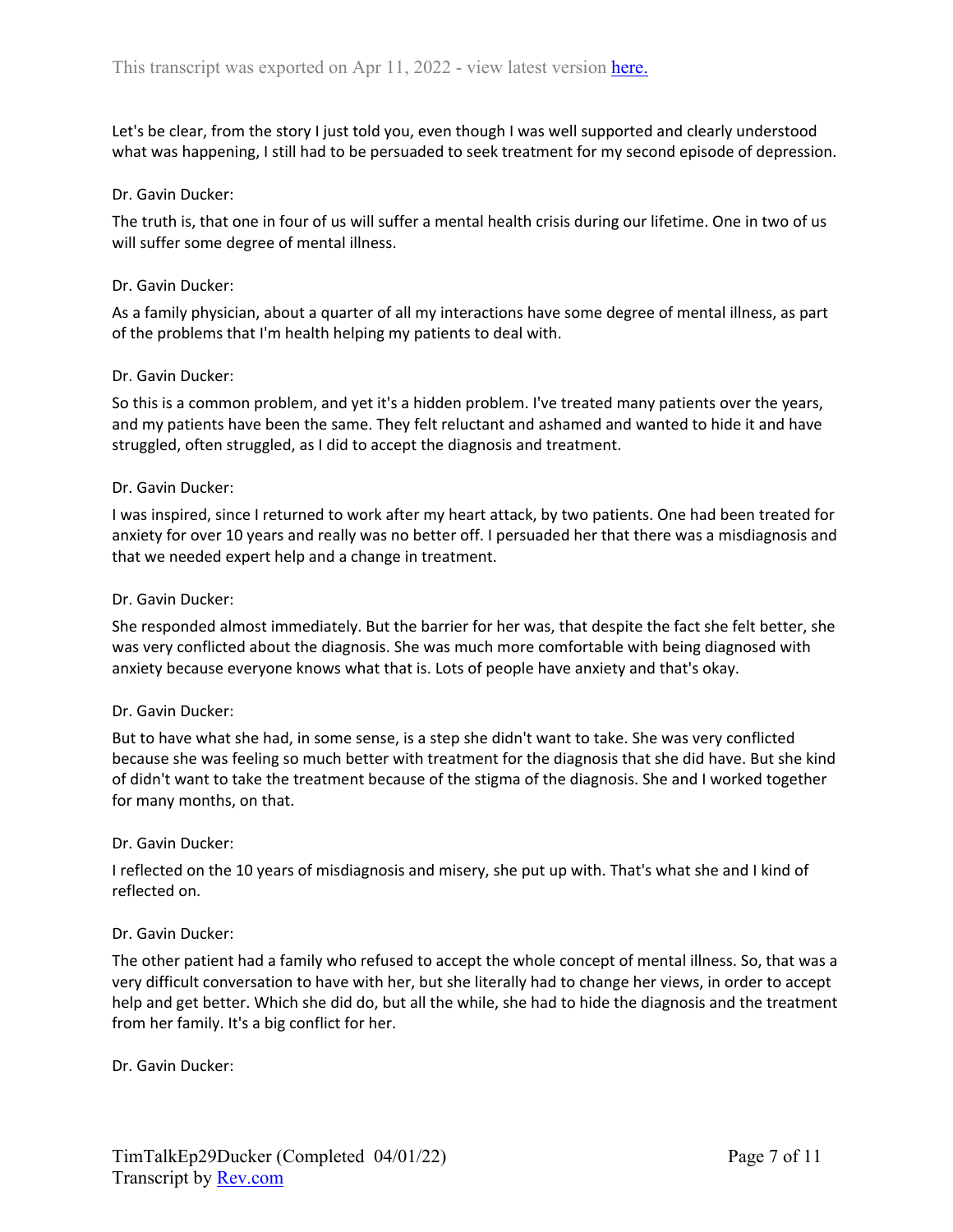I realized that, if we are ashamed and judge ourselves, then we are perpetuating the biases, judgements and discriminations and allowing it to continue happening to others.

# Dr. Gavin Ducker:

When I did that, I realized I was an active participant in the biases towards something that I myself had suffered from. It feels hypocritical. It's that which has driven me to step forward and work with you today.

### Dr. Gavin Ducker:

We worry that with a mental health diagnosis, that maybe there is something wrong with the person. We scrutinize and judge their behavior. It's like we think the person is defective and they're not sick.

## Dr. Gavin Ducker:

We don't think like that about physical illness. If a person has a skin disease or a heart disease, we don't judge that somehow they're defective as a person. We empathize and we try to help them.

## Dr. Gavin Ducker:

The truth is that, we all have behaviors and we don't always behave well all the time. But most of the time, when we behave badly, we're not mentally ill.

## Tim Dentry:

Thank you so much. Very profound words. I hope my listeners really re-listen to, especially the segment you just shared, the whole podcast, actually.

#### Tim Dentry:

What can our listeners do or say, to help someone experiencing depression? How can we show support or at least not stereotype the individual?

#### Dr. Gavin Ducker:

That's a great question. It does require some self-reflection. As I've said earlier, I, myself struggled to accept what was wrong. So, I was uncomfortable with support, at first. The same happened to those patients that I was telling you about.

#### Dr. Gavin Ducker:

Once I accepted my diagnosis, support became much easier to accept.

# Dr. Gavin Ducker:

Given our societal biases and worries about mental illness, disclosing mental illness to another person is hard, which is why it's been a challenge for me to come forward today.

#### Dr. Gavin Ducker:

So, if we can't be forthcoming with our mental illness, we're destined not to be well supported. It becomes a self-fulfilling prophecy, that I'm on my own. I'm feeling terrible. I can't tell anyone. So, you feel more terrible.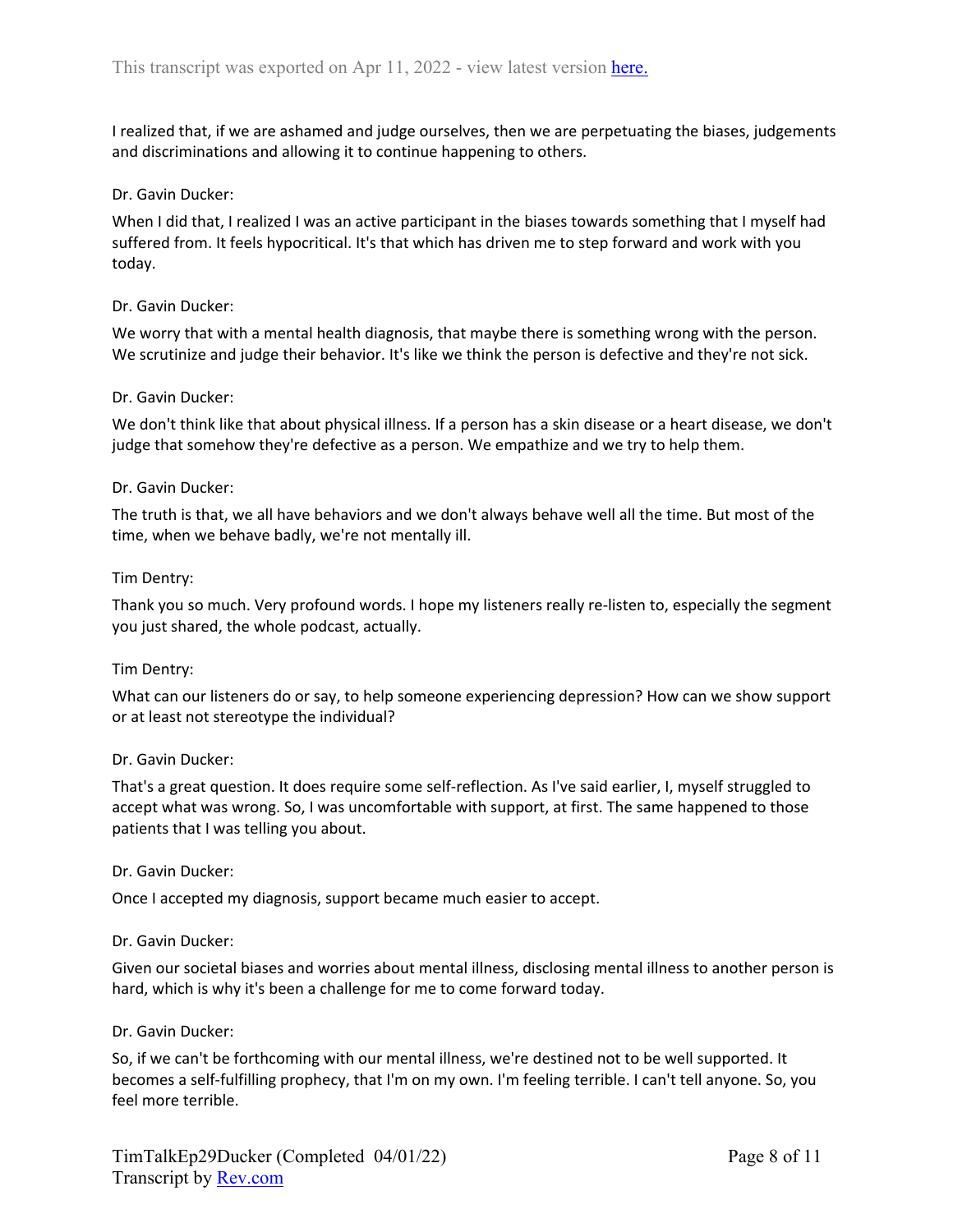# Dr. Gavin Ducker:

On the whole, the truth is, that we all respond sympathetically to an individual who becomes sick for any reason. That's kind of human nature. That's what we do.

# Dr. Gavin Ducker:

Yeah, we're in the caring industry. That is what we do. And it's really beneficial if we do the same with someone with mental illness, but we have to know that they're suffering with it, in order to be able to be supportive.

# Dr. Gavin Ducker:

That's what I'm saying. There's this cycle. If I don't tell you what's wrong, how can you possibly support me through it?

# Dr. Gavin Ducker:

Many individuals with chronic illness will tell you that, after the initial disclosure and response, it's often the case that the phone calls and offers of sympathy and help peter out. Because people struggle to know what to say or do, especially if someone doesn't have a curable illness.

# Dr. Gavin Ducker:

If that's the case with physical illness, it's absolutely even worse for those with mental illness, for the reasons I've just said.

# Dr. Gavin Ducker:

So, we all need to do a better job of it as a society. We need to understand that this exists, it's very common. It's an illness, like any other.

# Dr. Gavin Ducker:

People deserve support. They shouldn't be judged as a person. They may have behaviors that manifest from their illness, but it's an illness. So, we can support and help and treat them and get them through it.

# Tim Dentry:

That's terrific, Gavin. I think one of the... I don't know if it's lesson learned yet, in my life, but that I'm trying to be better at, is to be able to talk with people and give them the sense that... without asking a blunt, direct question, give them the sense that it's okay to tell me what you might be struggling with. Let's talk about that.

# Tim Dentry:

It doesn't come naturally and easily to a lot of people, but you're absolutely right. Yes, I think part of the onus is on those that are dealing with mental health issues, to not hide it, not put it in a box. To go about living your life, and feel free that you're not going to add to your burden by keeping that in. That's got to be just such a compounding effect, I can imagine.

Tim Dentry: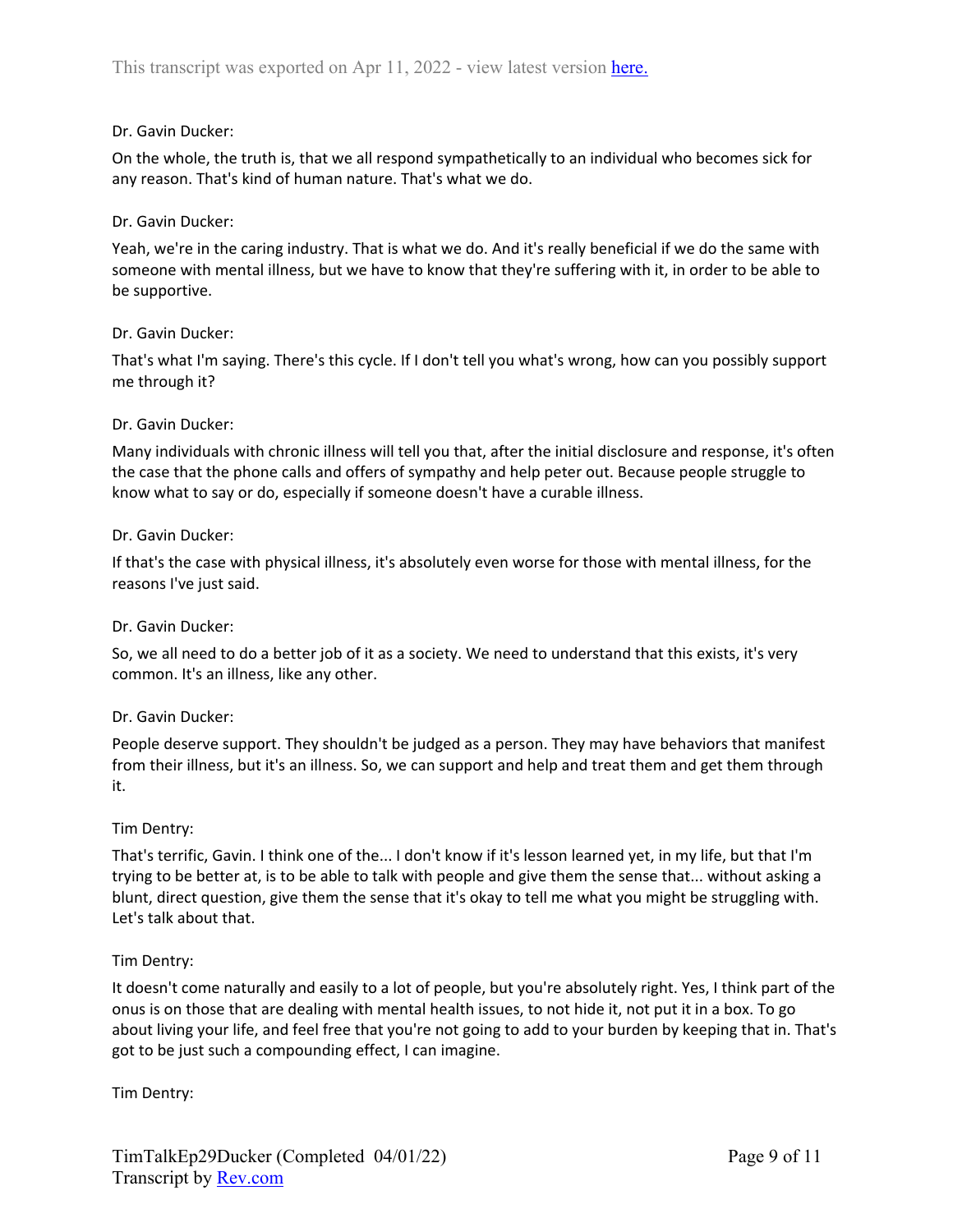At the same time, those individuals interact with need to, I think, have greater awareness that someone's behavior, attitude, maybe not as engaged or more engaged or what have you, that there might be something behind that. It's okay to find that out. It's okay to talk about it.

# Tim Dentry:

Then you've got dialogue and a connection. Then it's not just sympathy or empathy or whatever. Then it's like, I get it. I get it. I get you better now, Gavin, because you shared this. So, thank you for that.

### Tim Dentry:

Gavin, I look at this as a message of hope. So, thank you for this message of help and your courage in sharing your story.

## Tim Dentry:

Before we leave, I know you want to leave our audience with a positive message about diagnosis, treatment, recovery, living with.

## Dr. Gavin Ducker:

I had two episodes of a disease, depression, that I recovered from. I may have another episode, but I know what to do now. I had one episode that I slowly recovered from and never be entirely free of, which is my PTSD.

## Dr. Gavin Ducker:

After recovering from my heart attack and PTSD, I felt a new lease of life. I really did. I was determined to make the most of my second lease of life. Wanted to do something that I really felt would impact people, make a difference.

#### Dr. Gavin Ducker:

I received the treatment I needed. I've been able to continue my career and have a family life. So, it's possible to recover and be treated and not have these issues interfere with one's life goals.

#### Dr. Gavin Ducker:

One of the things that I will say to you is that mental illness, like physical illness, there are acute illnesses, where cure is possible.

#### Dr. Gavin Ducker:

I was lucky. I've had two of those. Pneumonia, appendicitis, those kinds of things have analogous of physical illness.

#### Dr. Gavin Ducker:

And then there are diseases that you live with. People live with heart disease. They live with liver disease. They live with cancer. They live with these other illnesses. PTSD, for me, is the one that I live with.